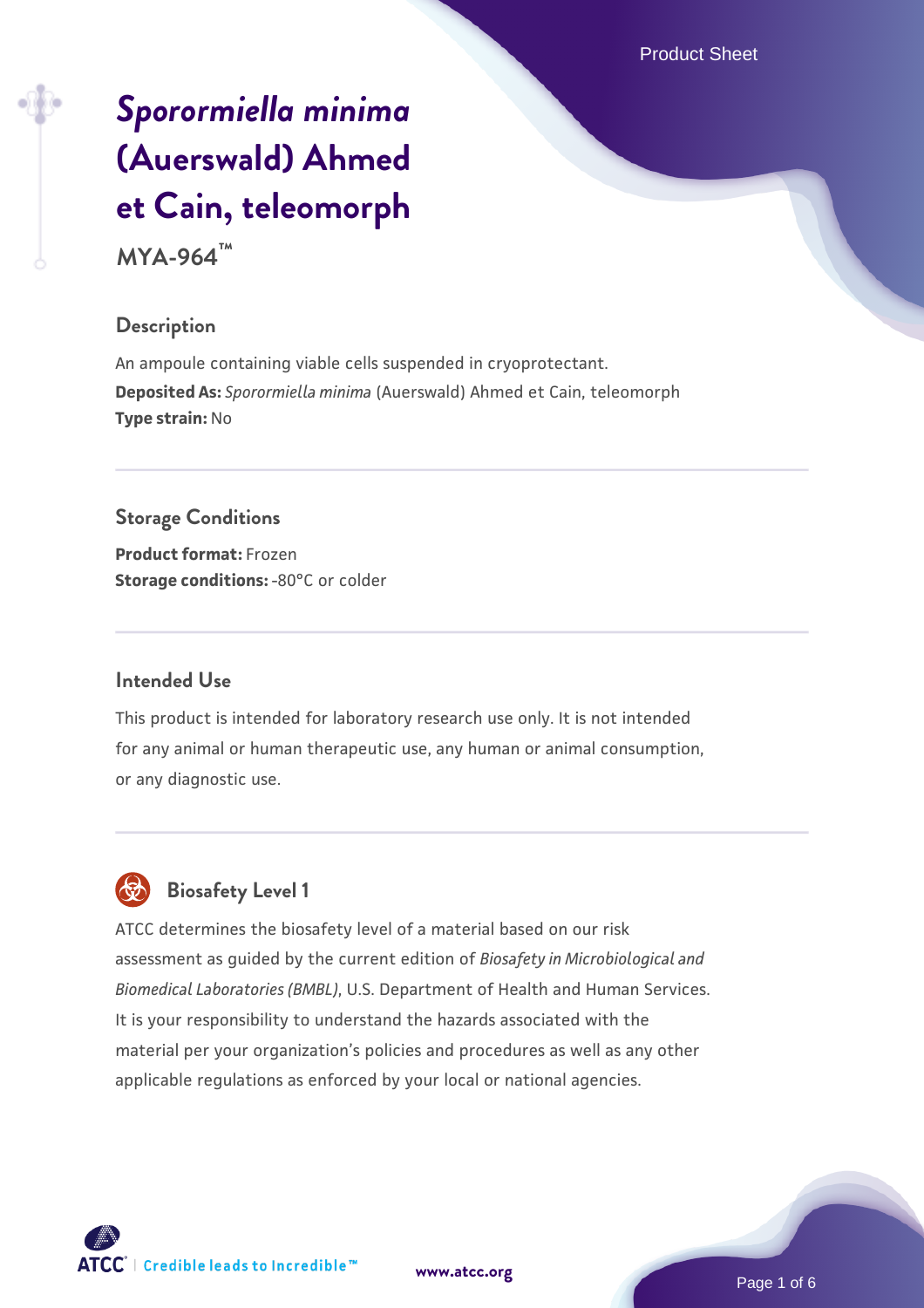**MYA-964**

ATCC highly recommends that appropriate personal protective equipment is always used when handling vials. For cultures that require storage in liquid nitrogen, it is important to note that some vials may leak when submersed in liquid nitrogen and will slowly fill with liquid nitrogen. Upon thawing, the conversion of the liquid nitrogen back to its gas phase may result in the vial exploding or blowing off its cap with dangerous force creating flying debris. Unless necessary, ATCC recommends that these cultures be stored in the vapor phase of liquid nitrogen rather than submersed in liquid nitrogen.

## **Certificate of Analysis**

For batch-specific test results, refer to the applicable certificate of analysis that can be found at www.atcc.org.

#### **Growth Conditions**

**Medium:**  [ATCC Medium 343: V8 juice agar](https://www.atcc.org/-/media/product-assets/documents/microbial-media-formulations/3/4/3/atcc-medium-0343.pdf?rev=fbf48fa24e664932828269db1822ab12) **Temperature:** 25°C

## **Handling Procedures**

**Frozen ampoules** packed in dry ice should either be thawed immediately or stored in liquid nitrogen. If liquid nitrogen storage facilities are not available, frozen ampoules may be stored at or below -70°C for approximately one week. **Do not under any circumstance store frozen ampoules at refrigerator freezer temperatures (generally -20°C). Storage of frozen material at this temperature will result in the death of the culture.**

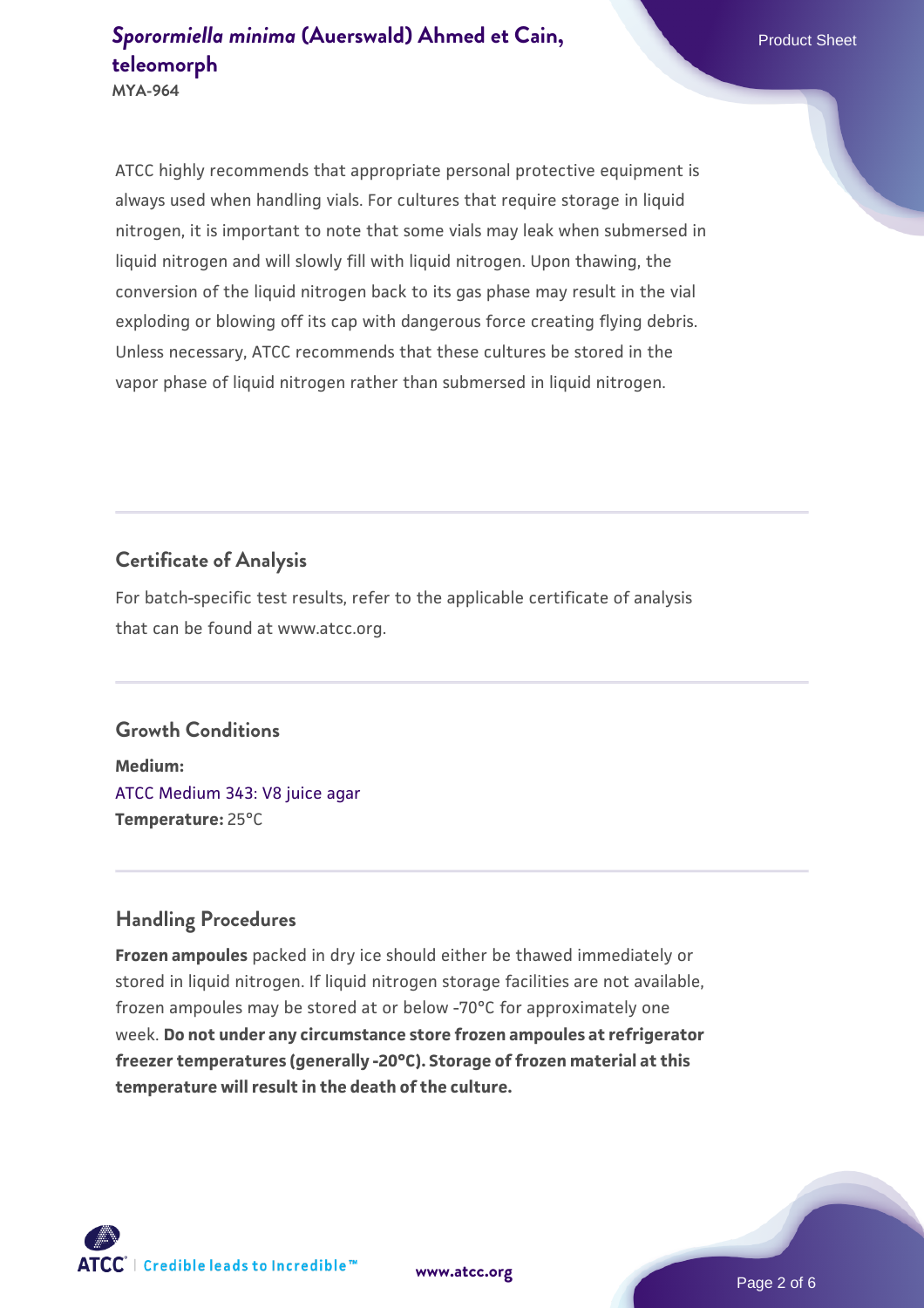**MYA-964**

- 1. To thaw a frozen ampoule, place in a **25°C to 30°C** water bath, until just thawed **(approximately 5 minutes)**. Immerse the ampoule just sufficient to cover the frozen material. Do not agitate the ampoule.
- 2. Immediately after thawing, wipe down ampoule with 70% ethanol and aseptically transfer at least 50 µL (or 2-3 agar cubes) of the content onto a plate or broth with medium recommended.
- 3. Incubate the inoculum/strain at the temperature and conditions recommended.
- 4. Inspect for growth of the inoculum/strain regularly for up to 4 weeks. The time necessary for significant growth will vary from strain to strain.

#### **Notes**

 Additional information on this culture is available on the ATCC web site at [www.atcc.org.](http://www.atcc.org/)

## **Material Citation**

If use of this material results in a scientific publication, please cite the material in the following manner: *Sporormiella minima* (Auerswald) Ahmed et Cain, teleomorph (ATCC MYA-964)

## **References**

References and other information relating to this material are available at www.atcc.org.

#### **Warranty**

The product is provided 'AS IS' and the viability of ATCC<sup>®</sup> products is warranted for 30 days from the date of shipment, provided that the

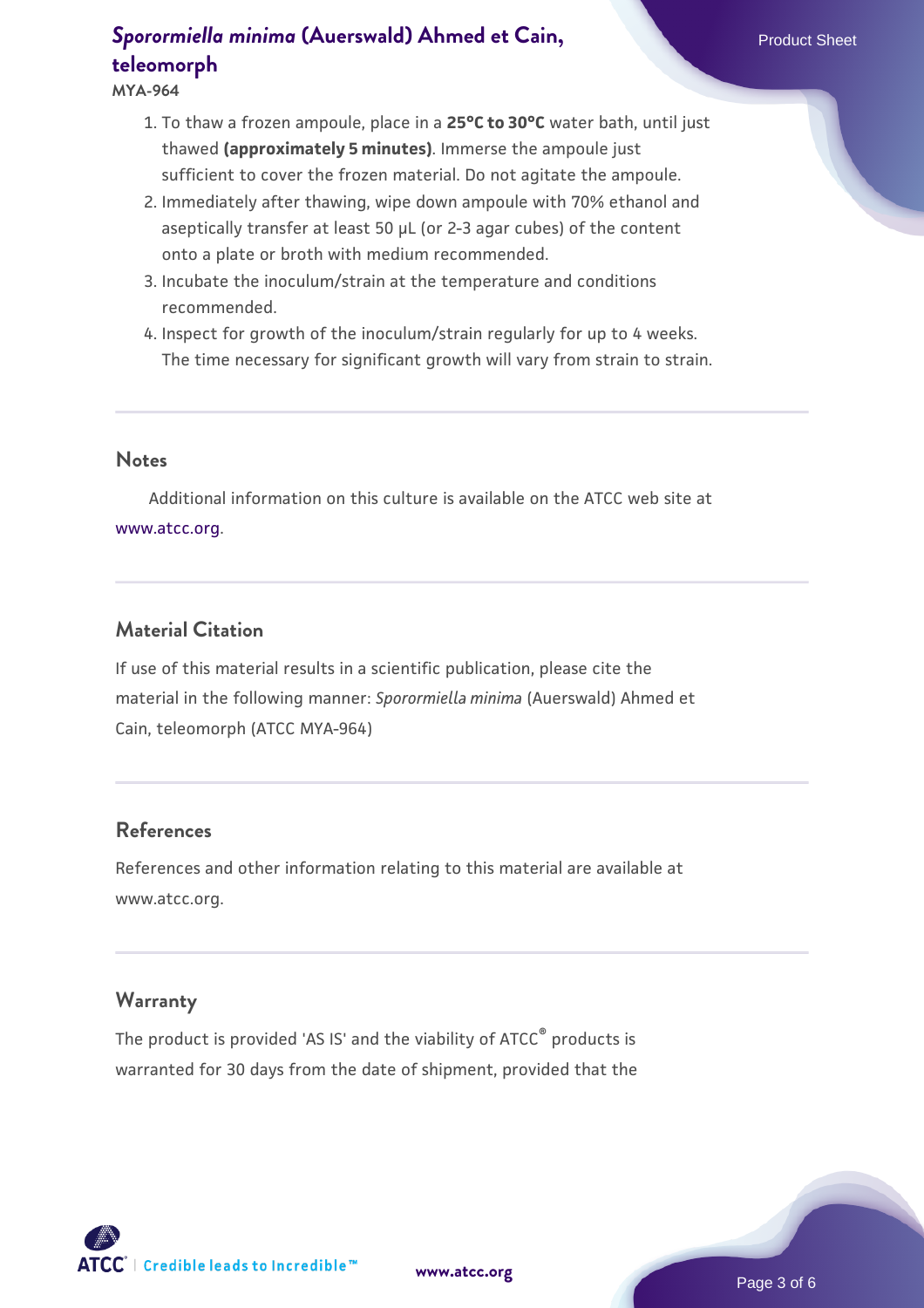#### **MYA-964**

customer has stored and handled the product according to the information included on the product information sheet, website, and Certificate of Analysis. For living cultures, ATCC lists the media formulation and reagents that have been found to be effective for the product. While other unspecified media and reagents may also produce satisfactory results, a change in the ATCC and/or depositor-recommended protocols may affect the recovery, growth, and/or function of the product. If an alternative medium formulation or reagent is used, the ATCC warranty for viability is no longer valid. Except as expressly set forth herein, no other warranties of any kind are provided, express or implied, including, but not limited to, any implied warranties of merchantability, fitness for a particular purpose, manufacture according to cGMP standards, typicality, safety, accuracy, and/or noninfringement.

#### **Disclaimers**

This product is intended for laboratory research use only. It is not intended for any animal or human therapeutic use, any human or animal consumption, or any diagnostic use. Any proposed commercial use is prohibited without a license from ATCC.

While ATCC uses reasonable efforts to include accurate and up-to-date information on this product sheet, ATCC makes no warranties or representations as to its accuracy. Citations from scientific literature and patents are provided for informational purposes only. ATCC does not warrant that such information has been confirmed to be accurate or complete and the customer bears the sole responsibility of confirming the accuracy and completeness of any such information.

This product is sent on the condition that the customer is responsible for and assumes all risk and responsibility in connection with the receipt, handling, storage, disposal, and use of the ATCC product including without limitation taking all appropriate safety and handling precautions to minimize health or environmental risk. As a condition of receiving the material, the customer



**[www.atcc.org](http://www.atcc.org)**

Page 4 of 6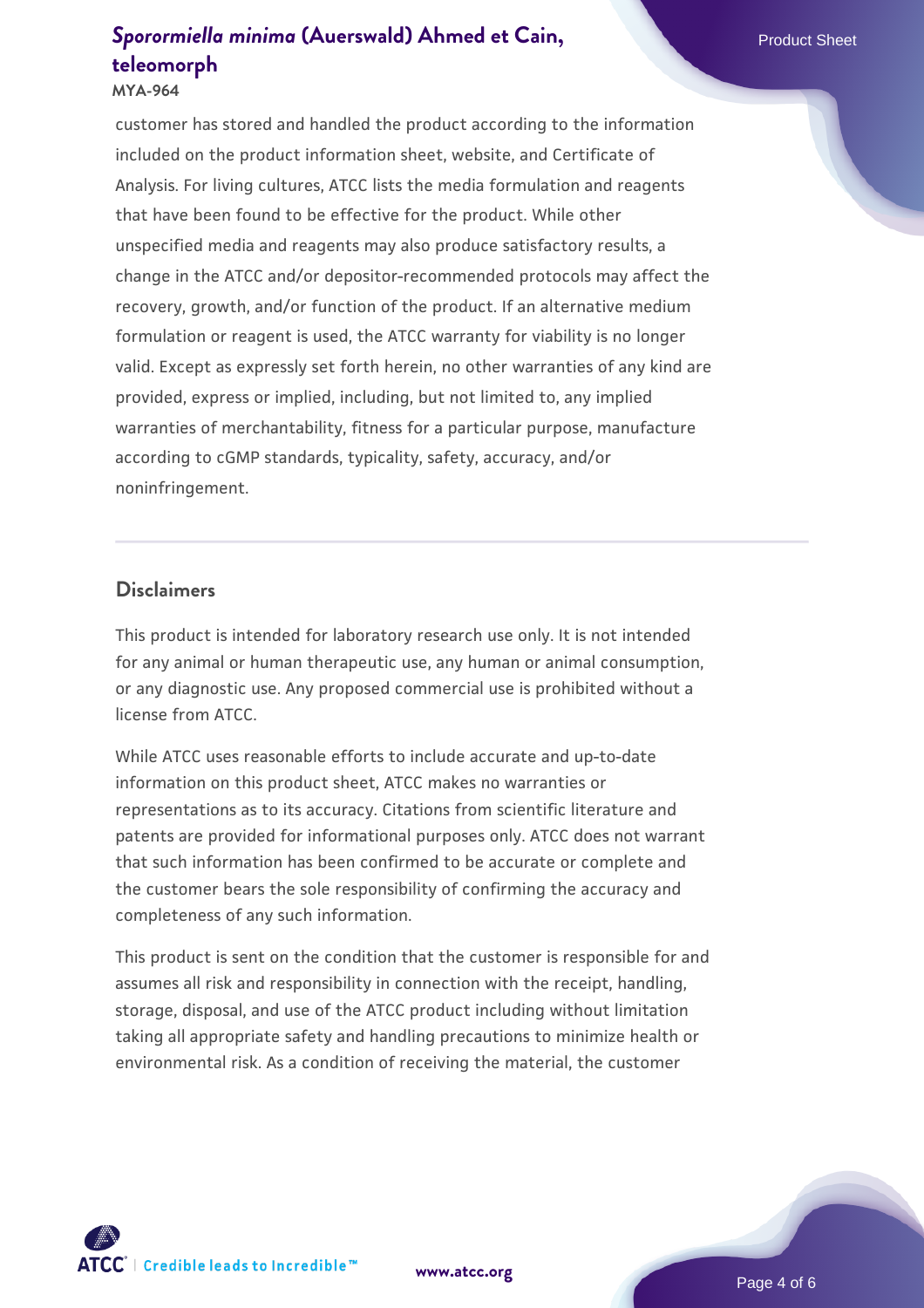**MYA-964**

agrees that any activity undertaken with the ATCC product and any progeny or modifications will be conducted in compliance with all applicable laws, regulations, and guidelines. This product is provided 'AS IS' with no representations or warranties whatsoever except as expressly set forth herein and in no event shall ATCC, its parents, subsidiaries, directors, officers, agents, employees, assigns, successors, and affiliates be liable for indirect, special, incidental, or consequential damages of any kind in connection with or arising out of the customer's use of the product. While reasonable effort is made to ensure authenticity and reliability of materials on deposit, ATCC is not liable for damages arising from the misidentification or misrepresentation of such materials.

Please see the material transfer agreement (MTA) for further details regarding the use of this product. The MTA is available at www.atcc.org.

## **Copyright and Trademark Information**

© ATCC 2021. All rights reserved. ATCC is a registered trademark of the American Type Culture Collection.

#### **Revision**

This information on this document was last updated on 2021-05-20

### **Contact Information**

ATCC 10801 University Boulevard Manassas, VA 20110-2209 USA US telephone: 800-638-6597 Worldwide telephone: +1-703-365-2700